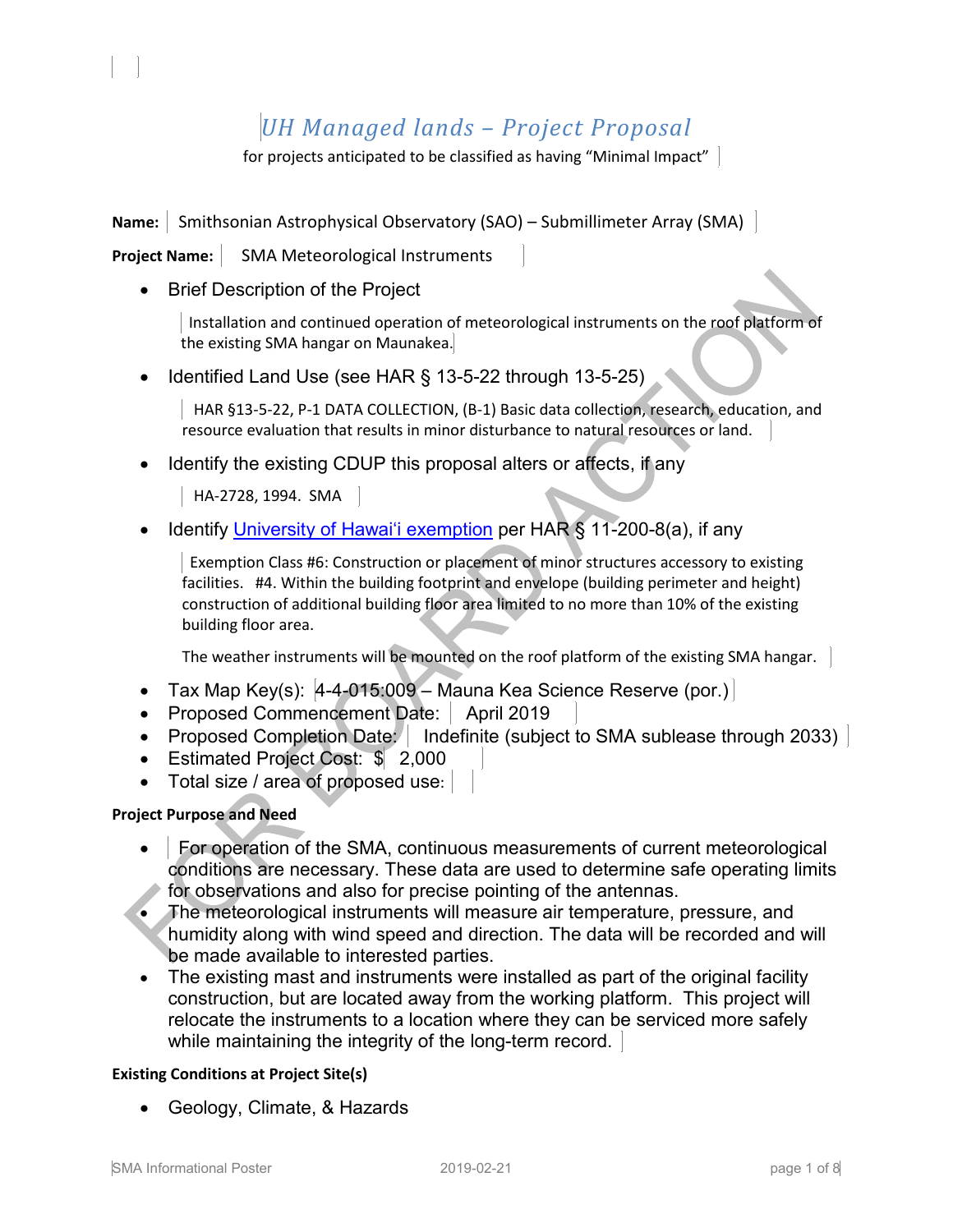Maunakea is considered an active, post-shield phase volcano (USGS) rising to nearly 13,800 ft. Climate conditions at altitudes of 12,500 ft and above are often below freezing and when combined with humidity above 100% or precipitation, on the surfaces resulting in natural cinder movement from geophysical processes. The project site is a wall of the existing SMA hangar.

• Flora, Fauna, Ecology, Water Resources

None. The project site is the roof of the existing SMA hangar. OMKM performs routine monitoring for invasive species.

• Cultural Resources

The nearest discrete Historic Property is over 900 feet away from the SMA hangar. The site is part of the Maunakea Summit Region Historic District, SIHP # 26869. A comprehensive inventory of the site was completed in 2006. The "Archaeological Inventory Survey of the Mauna Kea Science Reserve" was completed in 2010 and annual routine monitoring continues by OMKM.

**Recreation** 

l,

None. For safety reasons, access to the roof of the SMA hangar is restricted to properly equipped, authorized personnel.

• Built Infrastructure

The meteorological instruments will be installed on the roof of the SMA hangar. The hangar itself is primarily used for maintenance of SMA antennas and ancillary equipment. Other existing permitted equipment on the hangar roof includes cameras, tipping radiometers, and the AMOS for meteor studies.

Landscaping & Visual Conditions

The meteorological instruments will not be visible from the ground near the hangar. From further away, they will be visible although it will be much smaller than the overall size of the SMA hangar (Figures 1 & 2) and largely indistinguishable from the roof and other existing instrumentation. The instrument enclosures are white, similar to the existing instruments.

# **Description of the Project**

Describe the process of completing the project.

The meteorological instruments will record data continuously. The instruments will include an ultrasonic anemometer (6 in diameter & 8 in tall) mounted atop a 2–3 in diameter pole extending 3–4 ft above the platform railing; temperature, pressure, and humidity sensors housed in a radiation shield (5 in diameter & 8 in tall) attached to the same pole; and interface electronics in a box (10 in x 10 in x 6 in). All components will be attached securely to the roof platform.

**Location** 

The meteorological instruments will be installed on the roof of the SMA hangar.

• Who will do the work?

SMA staff will install the instruments.

• Equipment & Transportation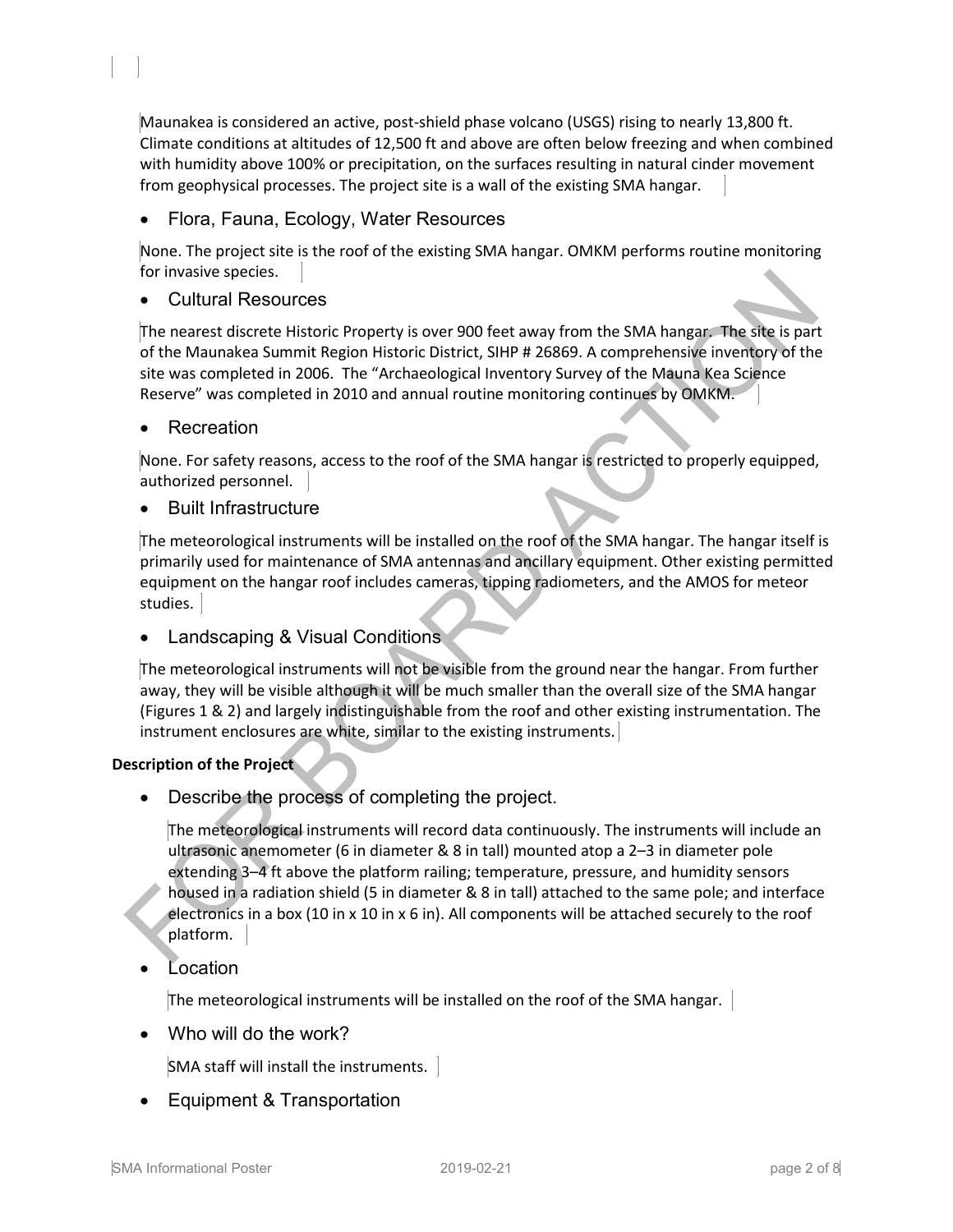No transport of large equipment is anticipated. Supplies and small parts for installation and repairs, etc., will be transported in SMA light vehicles.

#### **Measures to protect the environment and/or mitigate impacts**

Protective Measures

l,

- Notify OMKM in writing at least 5 days prior to beginning field work on UH-managed lands (Halepōhaku, Road Corridor, Maunakea Science Reserve, or Astronomy Precinct). No project notification will be accepted by OMKM until all permit requirements are submitted to and approved by OMKM (i.e. any required BMPs, Communication Plans, contract scope questions, etc. must be finalized and approved by OMKM more than 5 days in advance of project commencement).
- All project participants must attend an OMKM orientation *prior* to participating in work on Maunakea.
- Use of 4-wheel drive vehicles when traveling above Halepōhaku is required.
- Allow OMKM Rangers to visit and monitor activities.
- Comply with all actions and measures described in this proposal, including (community) benefits, CMP compliance list, and mitigation measures.
- Ensure that loose tools or equipment are not left unattended and are properly stored at the end of each day.
- In preparation for high wind conditions, protocols must include measures to ensure debris and equipment are not blown from the job site. Projects occurring in the summit region must verify that temporary and permanent infrastructure can sustain 120 mph winds.
- All improvements shall be designed and installed to withstand the severe weather conditions on the mountain.
- Remove and properly dispose of all waste material. All perishable items including food, food wrappers and containers, etc., shall be removed from the site at the end of each day and properly disposed.
- Employ invasive species prevention best practices, including inspections of materials by a DLNR-approved biologist, as identified in the *Maunakea Invasive Species Management Plan*, prior to entering UH managed lands.
- Motorized equipment, when stationary, must have a drain-pan in place suitable for catching fuel or fluid leaks. To allow for expansion with reduced atmospheric pressure, fuel tanks should not be more than 3/4 full prior to transport to the summit (unless used as the fuel source for transport to the summit).
- Large, heavy, or oversized loads must submit notification to the Maunakea Road Conditions listserve at least one day prior to delivery. Loads requiring an escort on public roadways must have this escort accompany them to the final destination. Projects choosing not to do so must obtain approval from the Maunakea Rangers before arriving at Halepōhaku. Projects failing to submit notification or arrange for escort to the summit may be denied entry to Halepōhaku or above.
- Nēnē (*Branta sandvicensis*) may be present. If a nēnē appears within 100 feet (30.5 meters) of ongoing work, all activity shall be temporarily suspended until the animal leaves the area of its own accord. Feeding of nēnē is prohibited.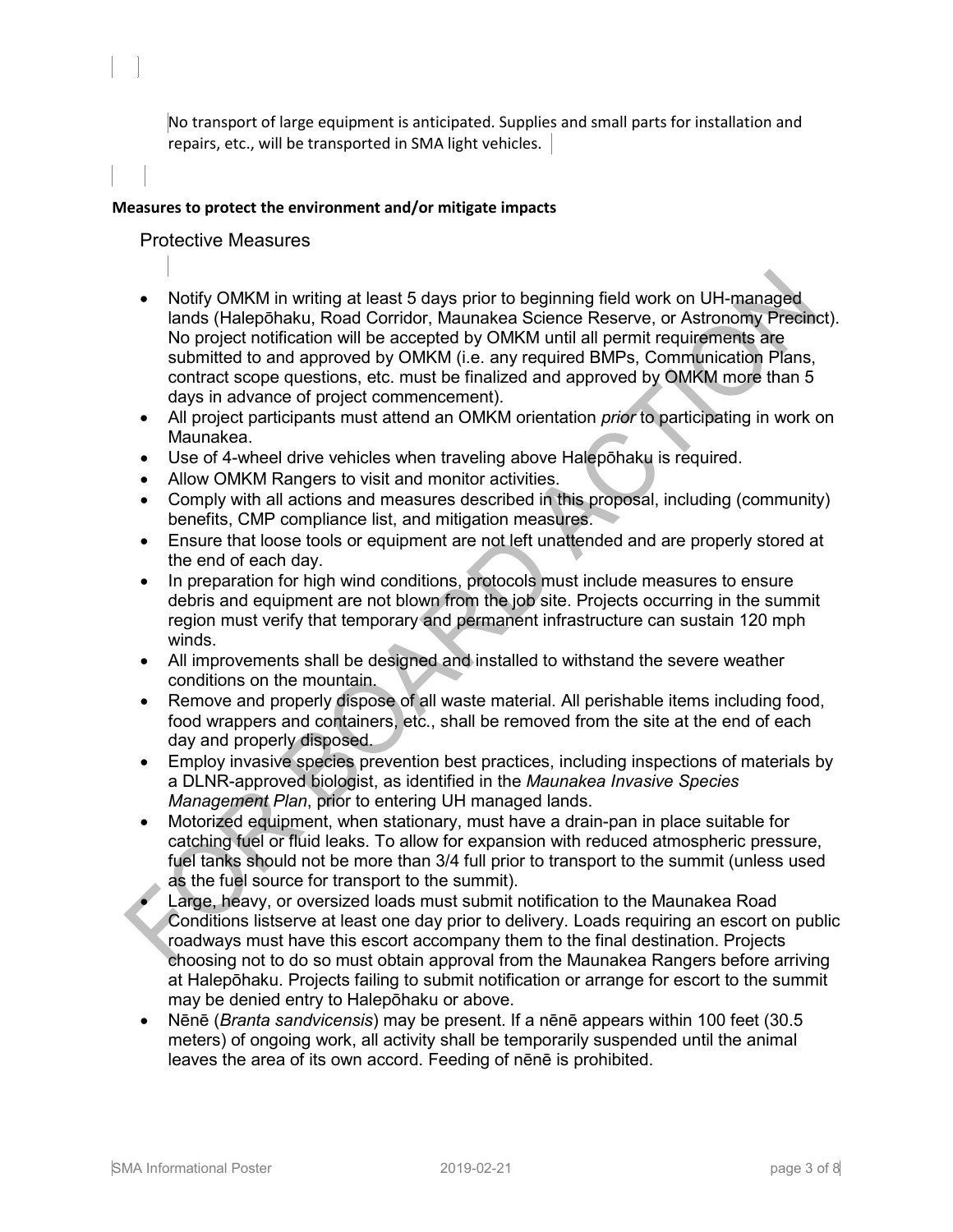- The project approval/permit may not be transferred or assigned. A copy of the approval/permit must be present on-site and available for review at all times while working on University-managed lands.
- No use of mechanized equipment is allowed unless authorized by this permit.
- Identify and comply with other permit requirements, such as County of Hawaii building permits or Department of Land and Natural Resources (see both any applicable DLNR permit and HAR §13-5-42 Standard conditions)
- Placement of permanent: markers, monuments, mag nails, survey pins, etc. is not allowed without explicit prior approval from OMKM (and the State if required) for this purpose. ALL surveyors work must be shared with OMKM in digital format (i.e. CAD file as well as PDF) with coordinate info stored in and using a common, transferrable coordinate reference system such as "State Plane Coordinates (NAD83), Hawaii Zone  $1$ ."
- Use of real-time GPS during any surveying or equipment operation requires advance written approval from OMKM and the Institute for Astronomy. Written approval should be requested at least 4 weeks prior to the proposed activity.
- Electronic and paper copies of all publications resulting from the work will be provided to OMKM.
- Notify OMKM in writing when field activity associated with the project is completed.
- The project must be completed within the time frame specified in the proposal and DLNR approval. Projects not completed within this timeframe are not allowed to continue (or commence) without explicit, prior, written approval from OMKM.
- Compliance with Lease, Sublease, or Comprehensive Management Plan (CMP)

During the proposed work, SAO/SMA will comply will all applicable OMKM policies and procedures.

| <b>COMPONENT PLAN: UNDERSTANDING AND PROTECTING MAUNA KEA'S RESOURCES</b> |                                                                                                                       |                 |                                                                                                                                                                          |
|---------------------------------------------------------------------------|-----------------------------------------------------------------------------------------------------------------------|-----------------|--------------------------------------------------------------------------------------------------------------------------------------------------------------------------|
|                                                                           | <b>ASTRONOMICAL RESOURCES</b>                                                                                         | <b>Subplans</b> | <b>Comments</b>                                                                                                                                                          |
| <b>Protection of Astronomical Resources</b>                               |                                                                                                                       |                 |                                                                                                                                                                          |
| $AR-1$                                                                    | Operate the UH Management Areas to<br>prohibit activities resulting in negative<br>impacts to astronomical resources. | <b>PAP 5.1</b>  | SMA will comply with applicable OMKM<br>policies and procedures.                                                                                                         |
| $AR-2$                                                                    | Prevent light pollution, radio frequency<br>interference (RFI) and dust.                                              | NRMP 4.2.3.2    | SMA will comply with applicable OMKM<br>policies and procedures. The<br>meteorological instruments will not<br>emit light, sound or any<br>electromagnetic interference. |

Applicable CMP management actions include:

• Identify other required or associated permits

None

l,

• Five Year Outlook

Meteorological instruments were included in the SMA Five Year Outlook for 2019-2023.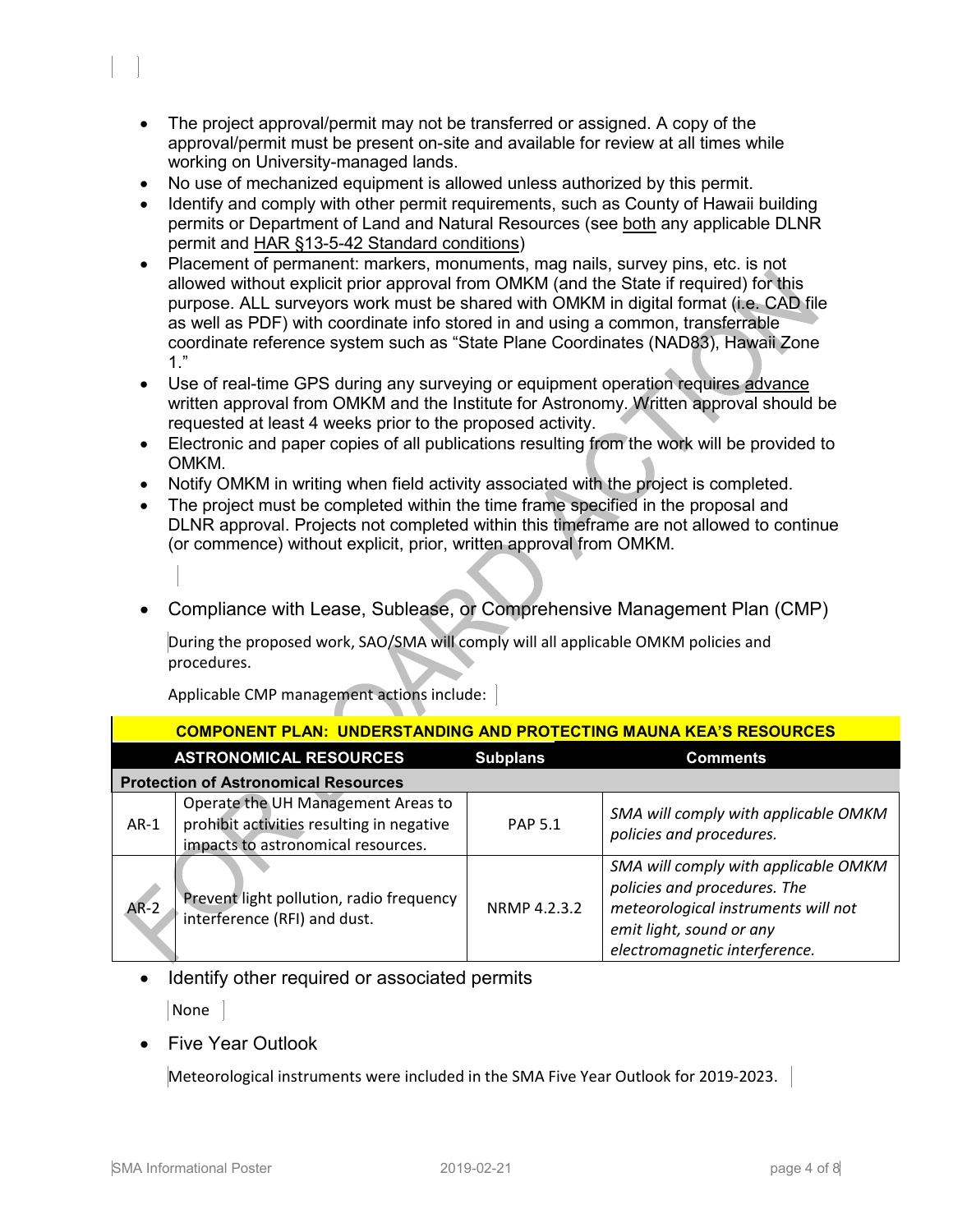#### **Community Benefits**

l,

• Benefits to other Maunakea entities and/or global astronomy community

 Meteorological measurements at the SMA will complement measurements elsewhere on Maunakea, providing better understanding of conditions (and redundancy in case of equipment failure).

• Benefits to the Hawaii Island community

 Meteorological measurements at the SMA will complement measurements elsewhere on Maunakea, providing better understanding of conditions (and redundancy in case of equipment failure).

Will data, publications, or other products be free and available to the public?

Meteorological data will be provided on an open SMA webpage.



Figure 1. The SMA hangar (center), JCMT (left), and SMA antennas (right) viewed from the Subaru catwalk. The existing AMOS is located in the center of the platform on the roof of the SMA hangar. The meteorological instruments will be installed near the north corner of the platform (arrow).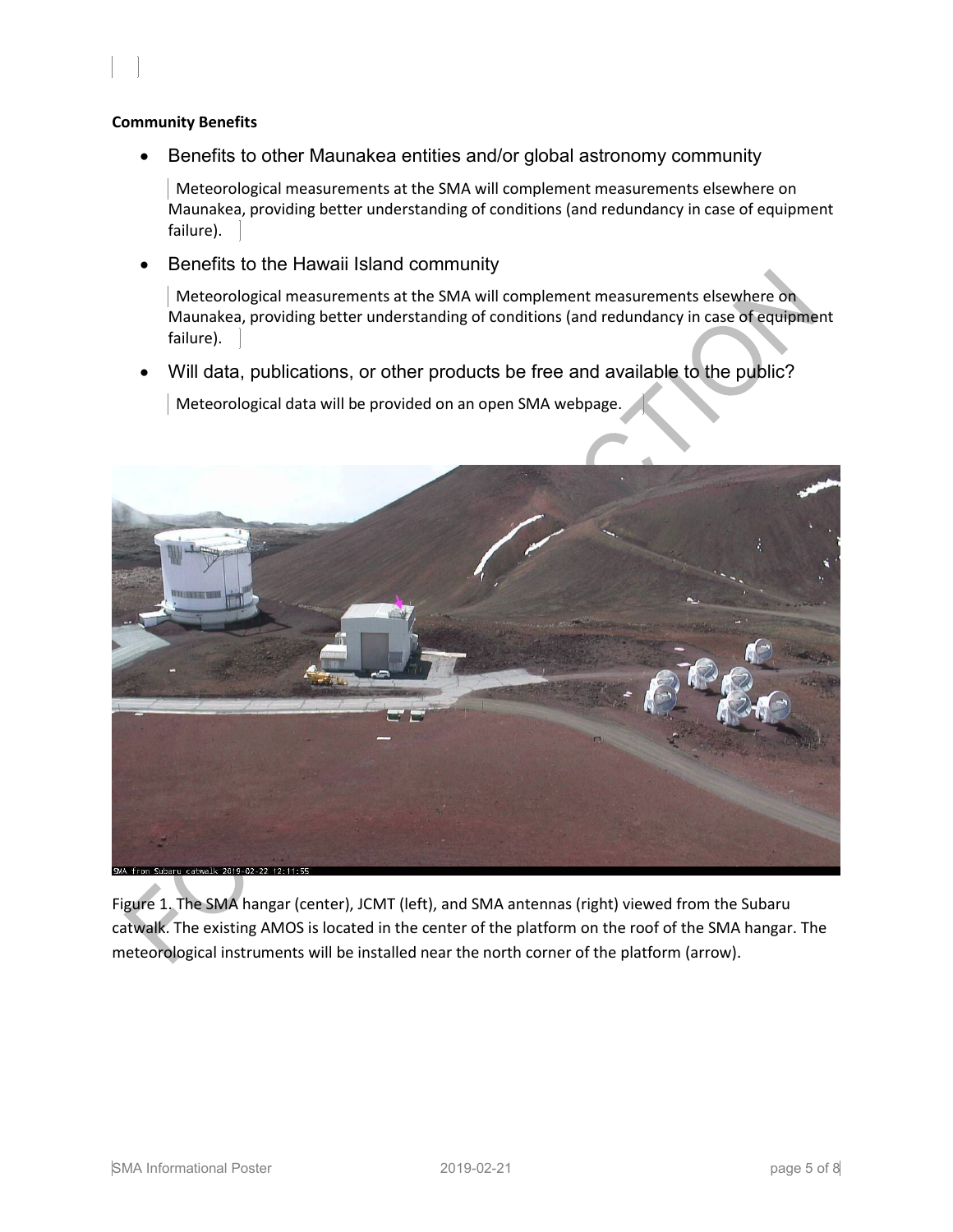

Figure 2. Magnified view of the SMA hangar roof from the Subaru catwalk. The existing AMOS is located near the center of the roof platform. The meteorological instruments will be installed near the north corner of the platform (circle). The existing mast outside of the platform will be removed.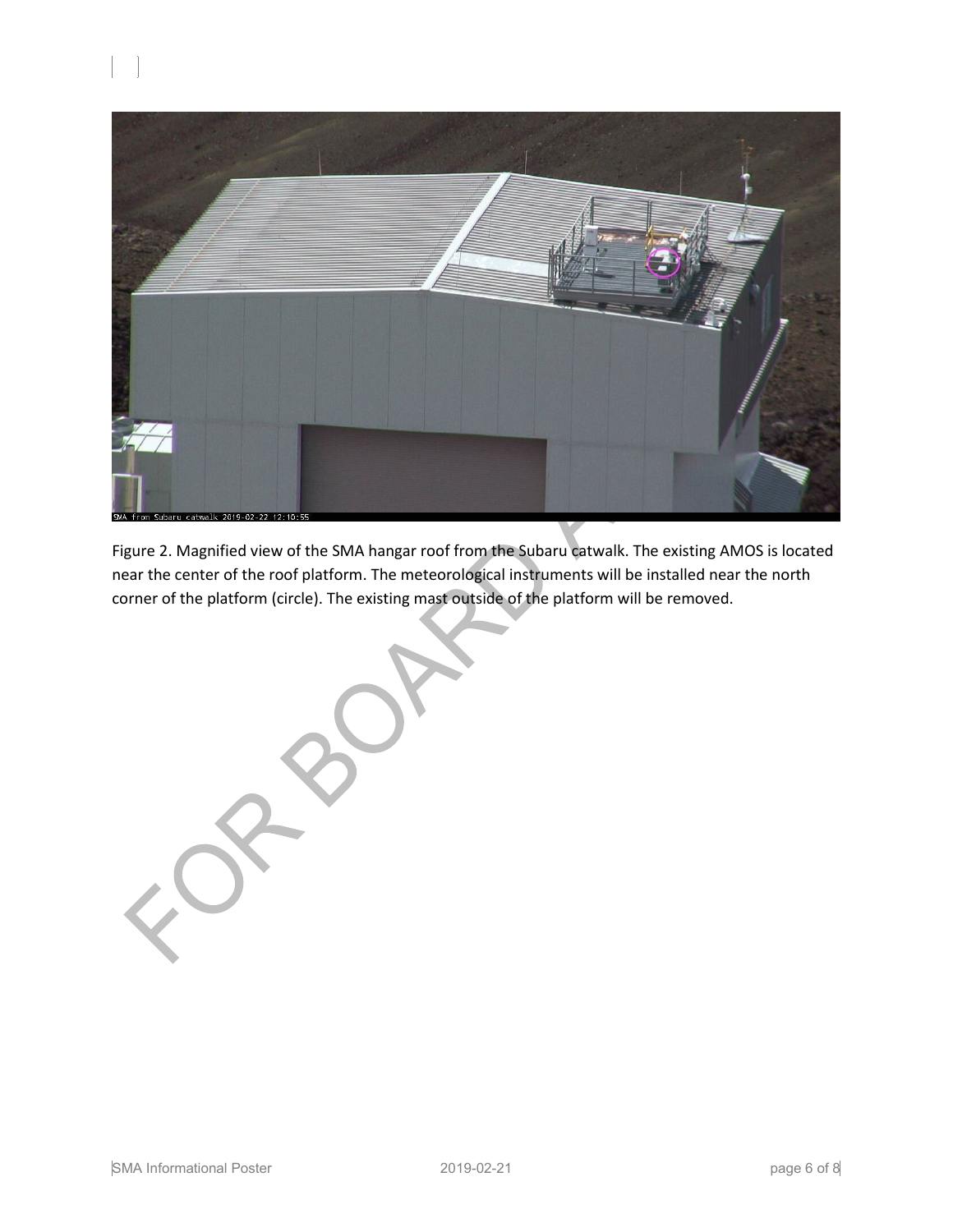#### **DLNR Evaluation Criteria**

l,

After approval by the Maunakea Management Board, the Department of Land & Natural Resources or Board of Land & Natural Resources will evaluate the merits and approve the project based on the following eight criteria (§13-5-30). See<http://dlnr.hawaii.gov/occl/files/2013/08/13-5-2013.pdf>

1. The purpose of the Conservation District is to conserve, protect, and preserve the important natural and cultural resources of the State through appropriate management and use to promote their long-term sustainability and the public health, safety, and welfare. (ref §13-5-1) How is the proposed land use consistent with the purpose of the conservation district?

The project will help document resource conditions on Maunakea.

2. How is the proposed use consistent with the objectives of the Resource subzone of the land on which the land use will occur? (§13-5-13 The objective of this subzone is to ensure, with proper management, the sustainable use of the natural resources of those areas. This subzone shall encompass: lands necessary for providing future parkland and lands presently used for national, state, county, or private parks. Land suitable for outdoor recreational uses such as hunting, fishing, hiking, camping, and picnicking. [And other lands not applicable to Maunakea.])

The proposed use will help provide information that users of parklands, outdoor recreators, hikers, and others expect when visiting.

3. Describe how the proposed land use complies with the provisions and guidelines contained in chapter 205A, HRS, entitled "Coastal Zone Management".

The project is not near nor is there a direct hydrological connection to the coastal zone.

4. Describe how the proposed land use will not cause substantial adverse impact to existing natural resources within the surrounding area, community or region.

The proposed use will occur solely on the roof of an existing building. The resulting information generated will help inform land owner and managers as to the status of the resources.

5. Describe how the proposed land use, including buildings, structures and facilities, is compatible with the locality and surrounding areas, appropriate to the physical conditions and capabilities of the specific parcel or parcels.

The proposed use will only occur in areas of existing development yet supports continuation of existing, approved uses such as research, public safety, and recreation which is one of the purposes the parcels are zoned for.

6. Describe how the existing physical and environmental aspects of the land, such as natural beauty and open space characteristics, will be preserved or improved upon.

The instruments will be on an existing building. This essentially involves relocating the mast and renovating the instruments, thus no change to physical or environmental aspects will occur.

7. If applicable, describe how subdivision of land will not be utilized to increase the intensity of land uses in the Conservation District.